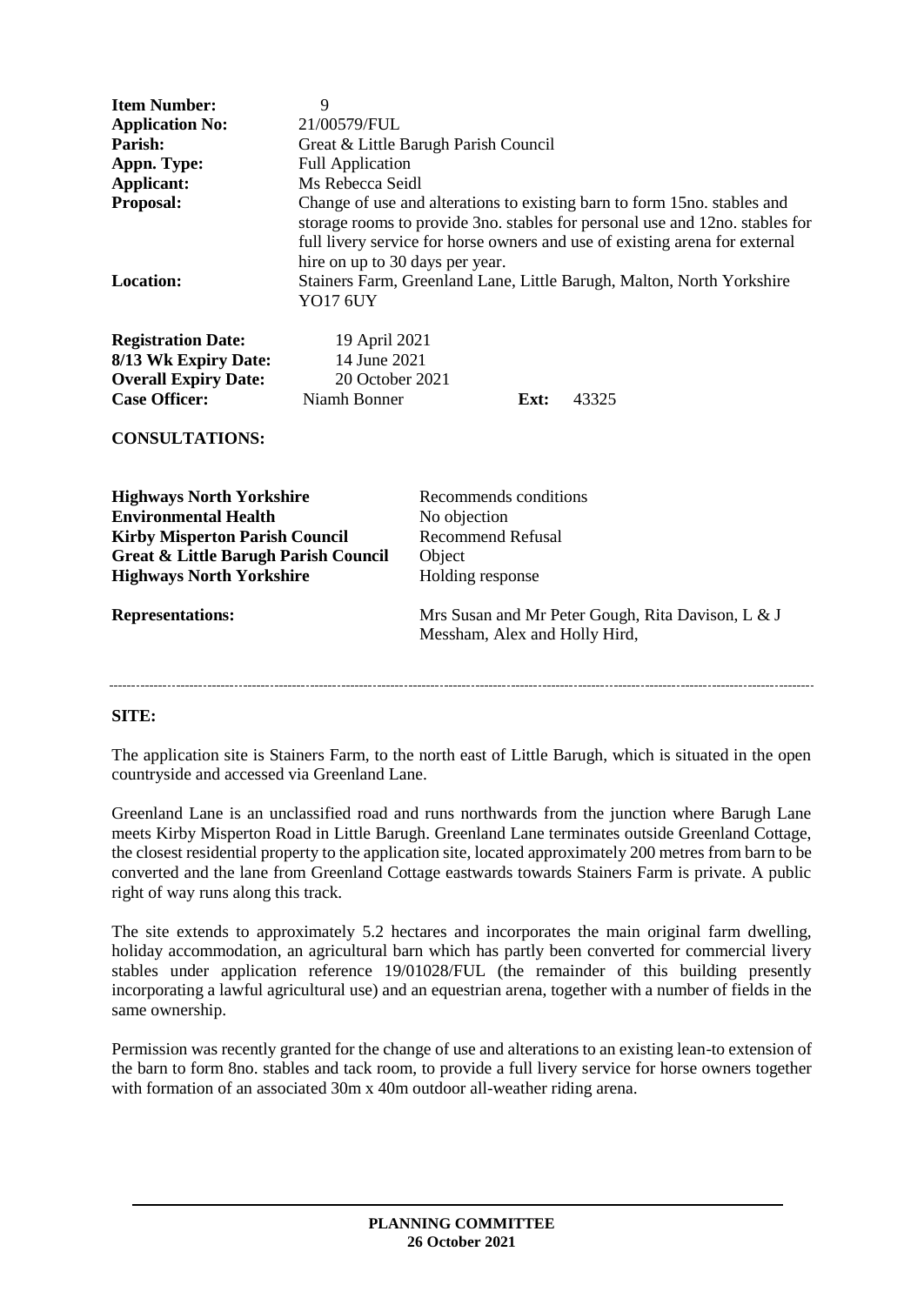## **PROPOSAL:**

Planning permission is sought for the:

*"Change of use and alterations to existing barn to form 15no. stables and storage rooms to provide 3no. stables for personal use and 12no. stables for full livery service for horse owners and use of existing arena for external hire on up to 30 days per year."*

This existing agricultural barn is located relatively centrally within the site, with the arena closely positioned to the north. This barn incorporates a lean to element to the east where permission was granted recently for a livery use, as reference above. No external changes are proposed to this building.

A large area of hardstanding is available to the south to accommodate car parking.

The floor plans indicate 15no. additional stables in total, together with a wash and dry area and a feed storage room. It was noted during the site visit that some internal works to provide these stables have been undertaken but none were occupied or in use, these internal works are therefore not in breach of any planning regulations. It is noted that the proposal would relate to 12no. stables for hire/commercial purposes and that these would be run as full livery service only, which does limit the number of daily trips which could otherwise occur with a 'DIY' style livery.

This application was originally submitted without reference to the use of the existing arena for external hire, which is not afforded by the grant of the permission under 19-001028-FUL. This was subsequently included within the description and a maximum number of annual events identified within the description.

Revised plans were also received to indicate the proposed provision of a vehicular passing place along Greenland Lane to the south west of the site, to help provide adequate facilities should oncoming traffic meet. This was discussed on site with the Applicant, the North Yorkshire Highways Officer and the Case Officer during a second site visit to the property.

Furthermore, in a supporting statement dated 23rd August 2021, the Applicant noted that "*Upon request I would be prepared to introduce a nightly curfew after 9pm for the arena lights. The lights have not been used to date, and further this would eliminate summer use. Arena hire has been very limited and I anticipate the new stabling will increase arena use so that external arena hire will only take place on a very limited number of occasions per year and further limited to thirty events annually."* 

It is noted that the existing lights have a lawful permission with no specific hourly restriction as approved under the 2019 scheme and this would present a method of control which is not currently available. It was further confirmed that the lights had only been used once at night time since their installation for a publicity photo.

Full readvertisement was undertaken by site notice, neighbour letter and consultation with statutory consultees. The neighbour letter reconsultation time period and the statutory consultee reconsultation time periods have both completed, however the site notice publicity period will run until midnight on the 20th October. Any further responses will be provided to members on the late pages.

### **POLICIES**

Local Plan Strategy -Policy SP1 General Location of Development and Settlement Hierarchy Local Plan Strategy -Policy SP9 The Land-Based and Rural Economy Local Plan Strategy - Policy SP13 Landscapes Local Plan Strategy - Policy SP16 Design Local Plan Strategy - Policy SP20 Generic Development Management Issues National Planning Practice Guidance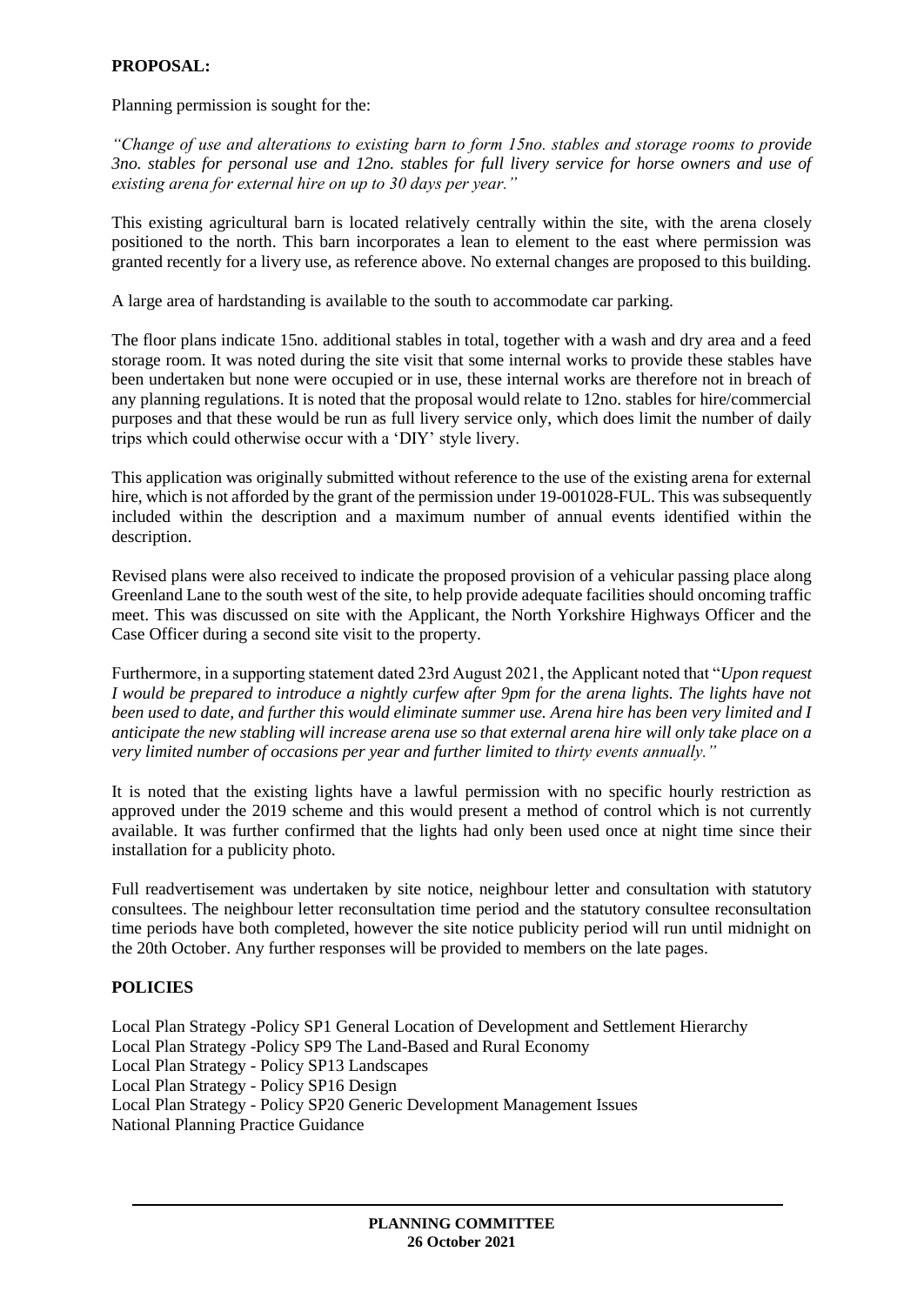# **HISTORY**

The building and surrounding fields (with the exception of the eastern section of the building and equestrian area) presently incorporates a lawful agricultural use, the site also incorporates holiday lets to the east. However the most relevant planning history is considered to be the following:

19/01028/FUL: Change of use and alterations to existing lean-to extension of barn to form 8no. stables and tack room to provide a full livery service for horse owners together with formation of an associated 30m x 40m outdoor all-weather riding arena. Approved.

### **REPRESENATIONS:**

4no. objections were received in relation to the original scheme. These were received from the occupiers of Greenland Cottage, Windy Ridge, The Clock House, Ash Trees. These are available to view in full on the planning file, but they raise the following summarised points:

- Concern over access via a narrow single track lane, with uneven edges and ditches on both sides. The Lane is already used by agricultural vehicles for the movement of livestock and machinery as well as holiday let traffic from the 5no. holiday lets at Stainers Farm. Runners, children and dog walkers also use the lane. Additional traffic will be danger to humans and wildlife and if pony meets are run for example.
- Greenland Lane has two blind bends and is steep with poor surfacing, poor maintained by the Council (having never been surfaced in 16 years.) It has already been damaged by HGVs accessing the business. This will be exacerbated if the application is approved, causing noise and pollution. The enjoyment of the village green and footpaths will be impacted.
- Since the granting of the 2019 permission there has been an exponential increase in traffic, causing significant impacts to the verge. Damage to the drainage ditches could potentially cause flooding.
- The livery is not fully used with only three horses, to add an additional fifteen stables seems pointless.
- The proposed storage use is ambiguous and may create heavier traffic.
- The only access to Stainers Farm is through the village No objection to local businesses expanding however this business has already impacted the village. The original access to this property and village was below the village of Little Barugh and wonder if, when this was granted permission to change was the impact upon the village considered?
- Stainers Farm comes under the parish of Kirkby Misperton, who would be far less impacted.
- The lighting from the application 19/01028/FUL continues to be a point of contention, with the flare from the lights being wholly unacceptable and regularly glaring into our bedroom. This can only increase with more livery units.
- There have been regular events for commercial riding clubs and pony clubs and this has led to queues of traffic on the lane. We feel this pushes the bounds of the original application scope which inferred the arena was for exclusive tenant livery use only and not public hire.
- 3no. objections have been received to the revised scheme from the occupiers of Greenland Cottage, Ash Trees and The Clock House, maintaining the original concerns. These can be reviewed in full by Members on the Planning file but relate to the following summarised points:
- Acknowledge a number of steps have been take to try and address the concerns raised including the passing place and the lights curfew, which we welcome. However, the passing place does little to allay our concerns about the already poor road condition and likely increase in traffic volume, being detrimental to our enjoyment of our home and village area by way of increased noise and pollution.
- In summary, whilst certain facts help to improve more minor points, we do not feel that any of the amendments really address the crux of concerns raised by all parties in the initial objections made.
- Concerns remain over highway safety, due to width of the road, blind bends, condition of the road and existing level of traffic, together with use of the site by runners, walkers, families, horse riders.
- Concerns remain that additional traffic, including horse boxes and delivery vehicles will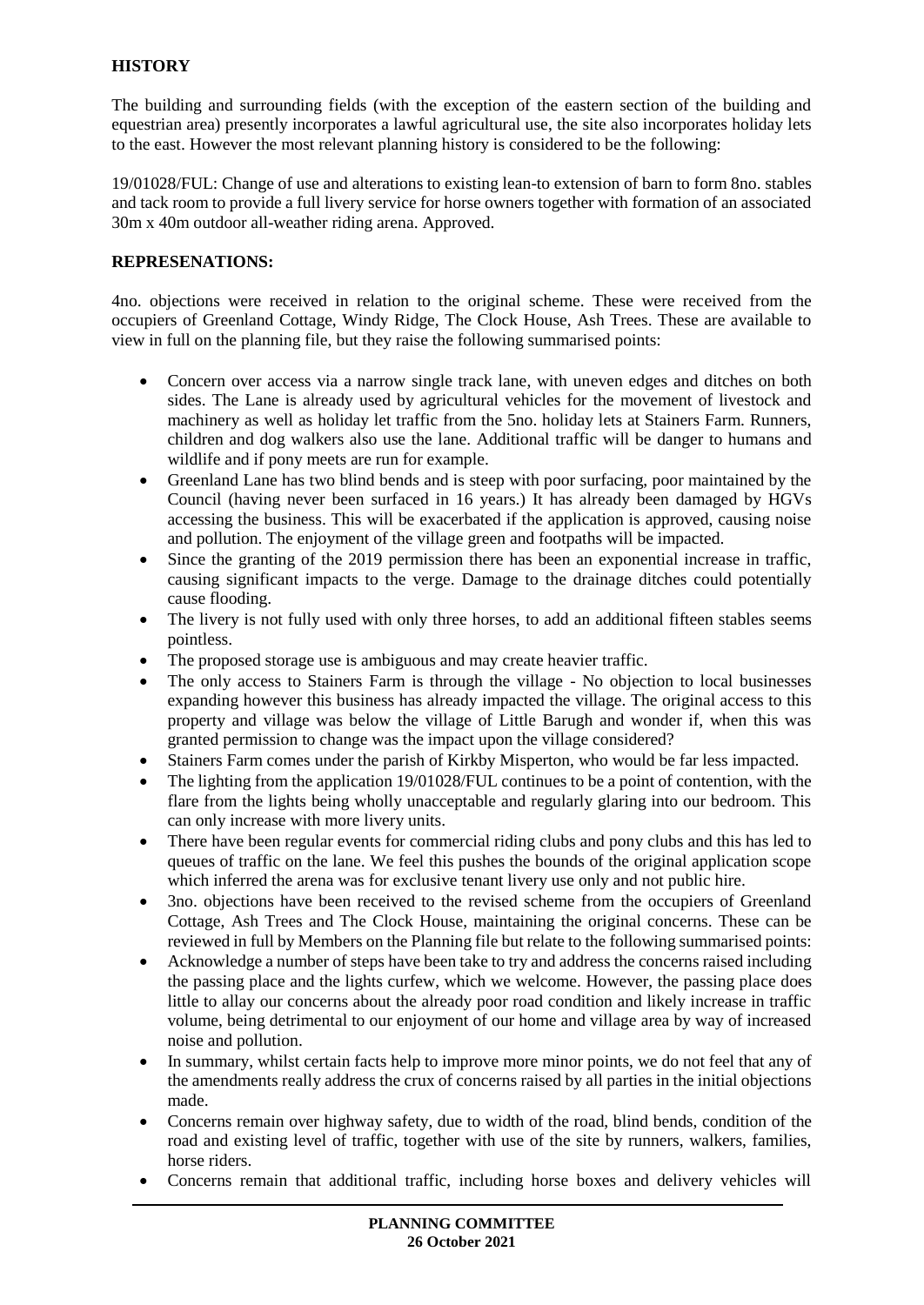exacerbate danger and will all come through village. Towed vehicles are more difficult to reverse and the likelihood of accidents is a real concern. Detrimental effect of traffic on residents of Greenland Lane.

- Concern raised over the encroaching bright lighting at night, lighting of the arena at Stainers Farm will contribute to this.
- Perceived lack of need for additional stables given existing aren't occupied
- Proposed use of storage area ambiguous.
- Repairs are of patching type which do not last long and quickly deteriorate.

#### Parish Council Initial Responses

As noted, the application site falls within the Kirby Misperton Parish Council, with the access falling under Great and Little Barugh Parish Council and both have been consulted.

A response was received from Kirby Misperton Parish Council on the 27th May to note *"It was resolved unanimously at the KMPC meeting of 18th May 2021that the Planning Application 21/0579/FUL for Stainers Farm be rejected. Whilst appreciative of the applicants wish to expand their business, it was felt that there were too many health and safety challenges for the footpath and the expected increase in heavy traffic. Unless the Council is prepared to upgrade the road and footpath to make it safe, with regret, KMPC are recommending that this application be turned down."*

A response was received from Great and Little Barugh Parish Council on the 11th June 2021. It noted *"The Parish Council of Great and Little Barugh carefully considered this application at our meeting last evening, Thursday, 10th June 2021. The council's decision very much echoes the response made by Kirby Misperton Parish Council. Whilst we welcome the development of rural and local business, we do not think that this application is appropriate for the following reasons.*

*1. The road is extremely narrow and there are no passing places. It is very difficult for larger vehicles to access and already the high banks on the sharp bend at the bottom of the steep hill and verges on the green have been damaged.* 

*2. The health and safety of all users of the road needs to be considered. This road is regularly used by residents, visitors, their dogs and children. There is no footpath*

*3. Should horses and vehicles and pedestrians all be using the road at the same time, because of the narrowness and lack of footpath, there is a considerable risk of accident.*

*4. The road is in very poor condition and likely to become worse with increased traffic, adding to risk for all users including walking residents.*

*The council of Great and Little Barugh therefore object to this application"*

### Parish Council Revised Responses

No response or request for an extension for the time period for comments was received from Kirby Misperton Parish Council in relation to the revised scheme.

Great and Little Barugh Parish Council confirmed the following in their second consultation response received on the 14th October 2021 following the re advertisement of the application:

*"Whilst we note the efforts that Ms Seidl has made to mitigate the problems outlined in our previous objection, we continue to think that this application is inappropriate for the following reasons:*

*1. The road is extremely narrow and there are no passing places. It is very difficult for larger vehicles to access and already the high banks on the sharp bend at the bottom of the steep hill and verges on the green have been damaged. One passing place where Ms Seidl proposes to place one will make little difference to the problem on the lane. The verges are bounded by drainage ditches on both sides as well, making the verges dangerous for vehicles to pull onto in order to let passing traffic go by. Vehicles towing trailer horse boxes will exacerbate the danger as reversing is difficult.*

*2. The health and safety of all users of the road needs to be considered. This road is regularly used by residents, visitors, their dogs and children. There is no footpath and the lane is a public right of way.*

*3. Should horses and vehicles and pedestrians all be using the road at the same time, because of the narrowness and lack of footpath, there is a considerable risk of accident. Increased traffic, will make*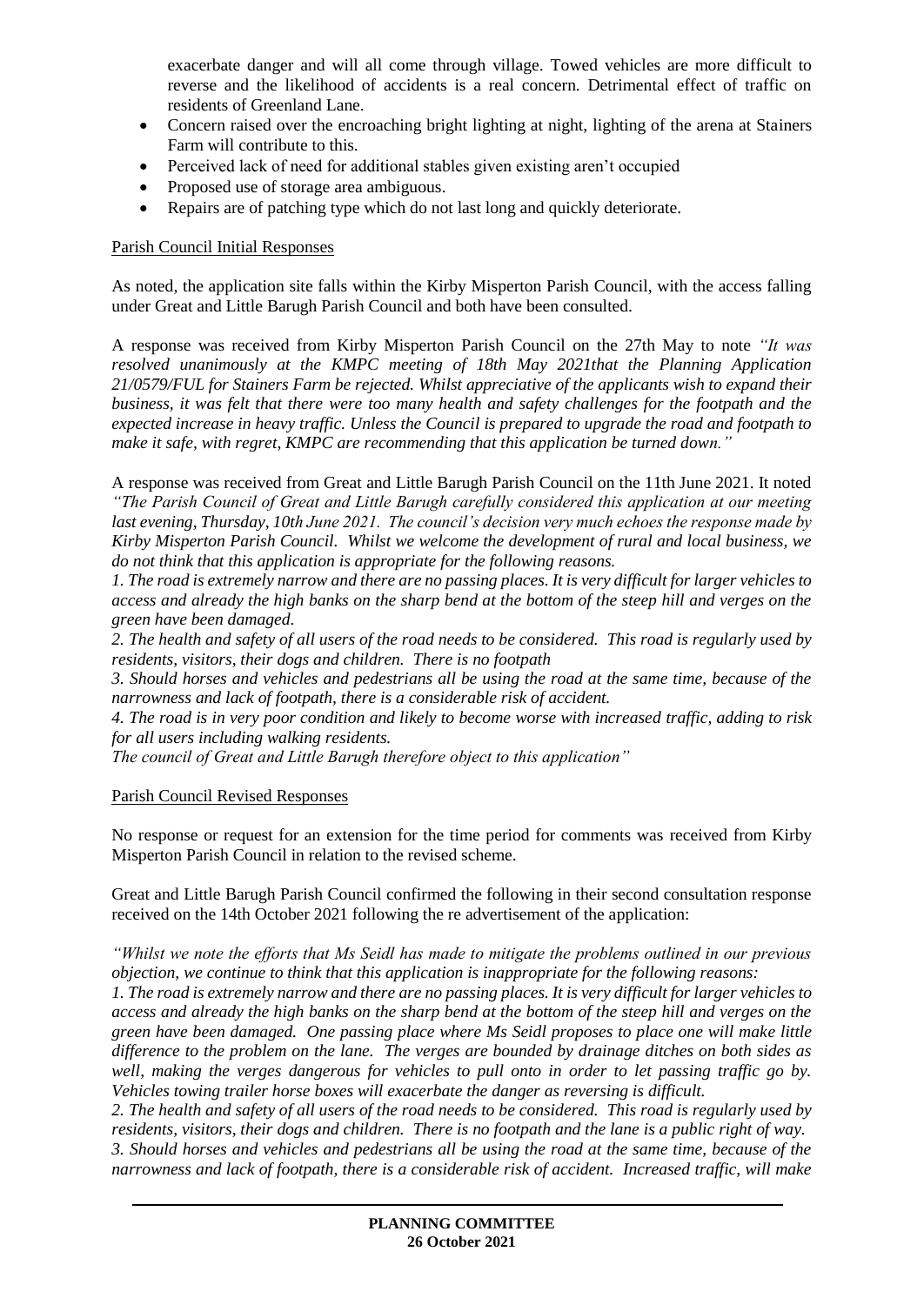*the use of the lane more dangerous.*

*4. The road is in very poor condition and likely to become worse with increased traffic, adding to risk for all users including walking residents. We have today received notification from Highways that there will be patch and repair works to Greenland Lane later this month. These repairs rarely last very long before they are once again eroded, becoming pot holes with loose stones on the road surface.*

*5. Increased traffic on Greenland Lane affects all the occupants of houses on or near the lane as well as through the whole village, which is tiny.*

*The council of Great and Little Barugh therefore object to this application."*

# **APPRAISAL:**

The main considerations within the determination of this application are:

i. Principle of the Development. ii. Form and Character iii. Impact on Residential Amenity iv. Access and Highway Safety

v. Other Matters, including Consultation Response

i. Principle of the Development.

Policy SP1 (General Location of Development and Settlement Hierarchy) notes that in all other villages, hamlets and in the open countryside development will be restricted to that 'which is necessary to support a sustainable, vibrant and healthy rural economy and communities.'

Policy SP9 (The Land Based and Rural Economy) of the Ryedale Plan - Local Plan Strategy is supportive of new buildings that "are necessary to support land based activity and a working countryside, including for farming, forestry, and equine purposes" as well as "appropriate farm and rural diversification including innovative approaches."

The principle of development including change of use of an existing redundant agricultural building for equine activity, which makes an important contribution in Ryedale, is therefore considered to be acceptable and in accordance with Policy SP9 of the Ryedale Plan, Local Plan Strategy.

The proposed use of the arena on a limited basis of 30 days per year for outside hire is considered to be acceptable and the Highways Officer was aware of this element of the proposal in his assessment of the application. This arena was approved previously in association with the livery use only, so it falls within the curtilage of a building and therefore no temporary permitted development rights under Class B, Part 4 of Schedule 2 of the Town and Country Planning (General Permitted Development) Order 2015.

However it is acknowledged that if this were not within the curtilage of this building there would be permitted development rights for the temporary use of this land for any purposes for up to 28 days annually (56 days in 2021 due to coronavirus relaxation.) Therefore on balance, given that 28 days is considered to be an acceptable low level by this legislation, it is considered in this instance that 30 potential hire days would be acceptable in principle. If this application is approved this would be conditioned and the Applicant will be required to maintain a register of lettings, to ensure that this condition is being strictly abided by.

This assessment however is subject to the proposed development according with the other identified main considerations listed above. This will be explored in the following sections.

It has been raised that the present livery places are not at capacity and the need for this development has been queried. It is Officer's view that this level of investment would not be undertaken lightly and it is anticipated that the demand has been investigated prior to investment.

In terms of the query as to the storage, it is considered most likely that this will be in association with the livery use, ie the feed storage area which is located on the plan. As can be appreciated from the floor plan the majority of the building would be given over to stabling and as this is commercial for outside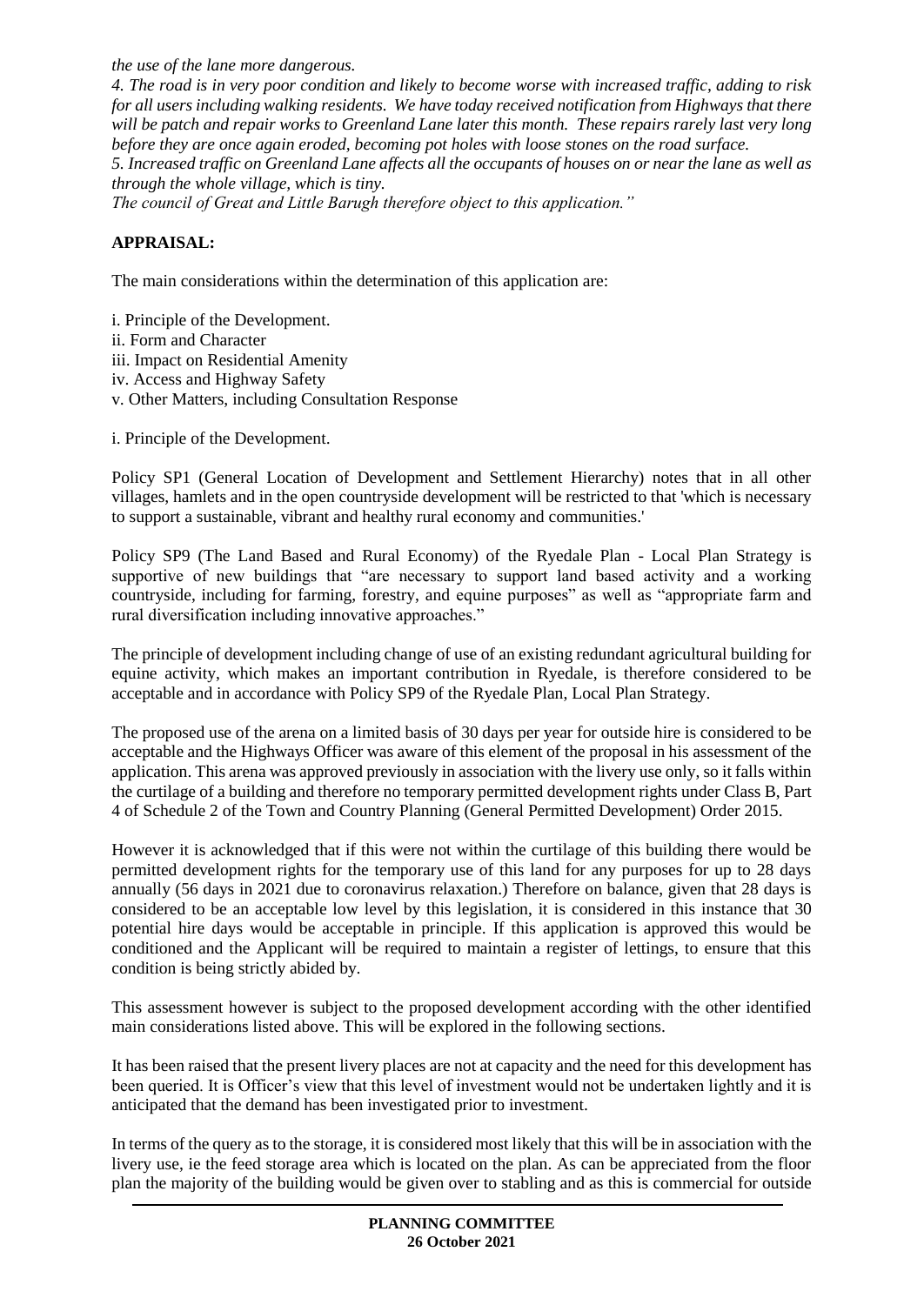hire it is unlikely that any associated non equestrian storage would occur in this building. No part of this permission would afford change of use for non-equestrian storage elsewhere within the wider site.

#### ii. Form and Character

The proposed development would result in the change of use of part of the existing agricultural building for livery stables. This element of the existing building proposed for the change of use spans approximately 32 metres x 18.21 metres in footprint.

As noted, this would incorporate no external alterations and is therefore considered acceptable in form and design and would have a limited impact on the visual amenity of the locality. Varying the use of the lawful arena would have no additional material impact in terms of visual amenity.

iii. Impact on Residential Amenity

It is noted that there are relatively limited properties in close proximity to the application site. The nearest property is Greenland Cottage to the west, which would be located approximately 200 metres from the proposed stables. No openings would be present on the facing eastern elevation.

It is acknowledged that vehicles accessing the site would pass via other properties along Greenland Lane within the village and Greenland Cottage, which has significant hedgerow screening.

It is not considered that neighbouring residents would be likely to experience material additional harm in terms of noise, amenity impacts or disturbance as a result of this additional vehicular traffic and the proposed full livery service will help to reduce the potential level of journeys which could otherwise be associated with this development.

The proposed restriction of the rental of the arena to 30 days per year is considered reasonable and will ensure that this is ancillary to the main livery use, with hire undertaken only occasionally.

However it is acknowledged that it is noted that the existing barn already incorporates an unrestricted agricultural use and other farm traffic is present along Greenland Lane within the village. It is also noted that vehicles travelling along this lane would not be achieving particularly high speeds which would be helpful given it is a public right of way and used by runners, dog walkers and families for leisure. The proposed installation of a passing place is welcomed in helping to avoid traffic impacts.

In terms of the proposal additional impact as a result of the stable use, it is considered that this would be quite limited and the distance from neighbouring properties is significant.

The concerns raised about the condition of the lane are noted and it was noted in a recent representation that patch repairs are being carried out by NYCC Highways. This is not a matter that the District Council can advise upon but it is noted that the Highways Officer has not required further works to be undertaken in the form of condition surveys. It is also noted that the Applicant is willing to continue to undertake minor works at their own expense. This should however be discussed with NYCC Highways as the statutory undertaker.

The Council's Environmental Health Officer has confirmed no objection to the proposal and noted no specific manure management condition would be necessary given the distance from neighbouring properties. It was also noted that burning of stable waste is now illegal under separate environmental legislation.

The proposal put forward by the Applicant to limit the use of the outdoor lighting of the arena to a maximum time of 9pm in the evening is strongly welcomed by the LPA and will be conditioned. The lighting will not be necessary during summer months and will limit environmental and amenity impacts.

iv. Access and Highway Safety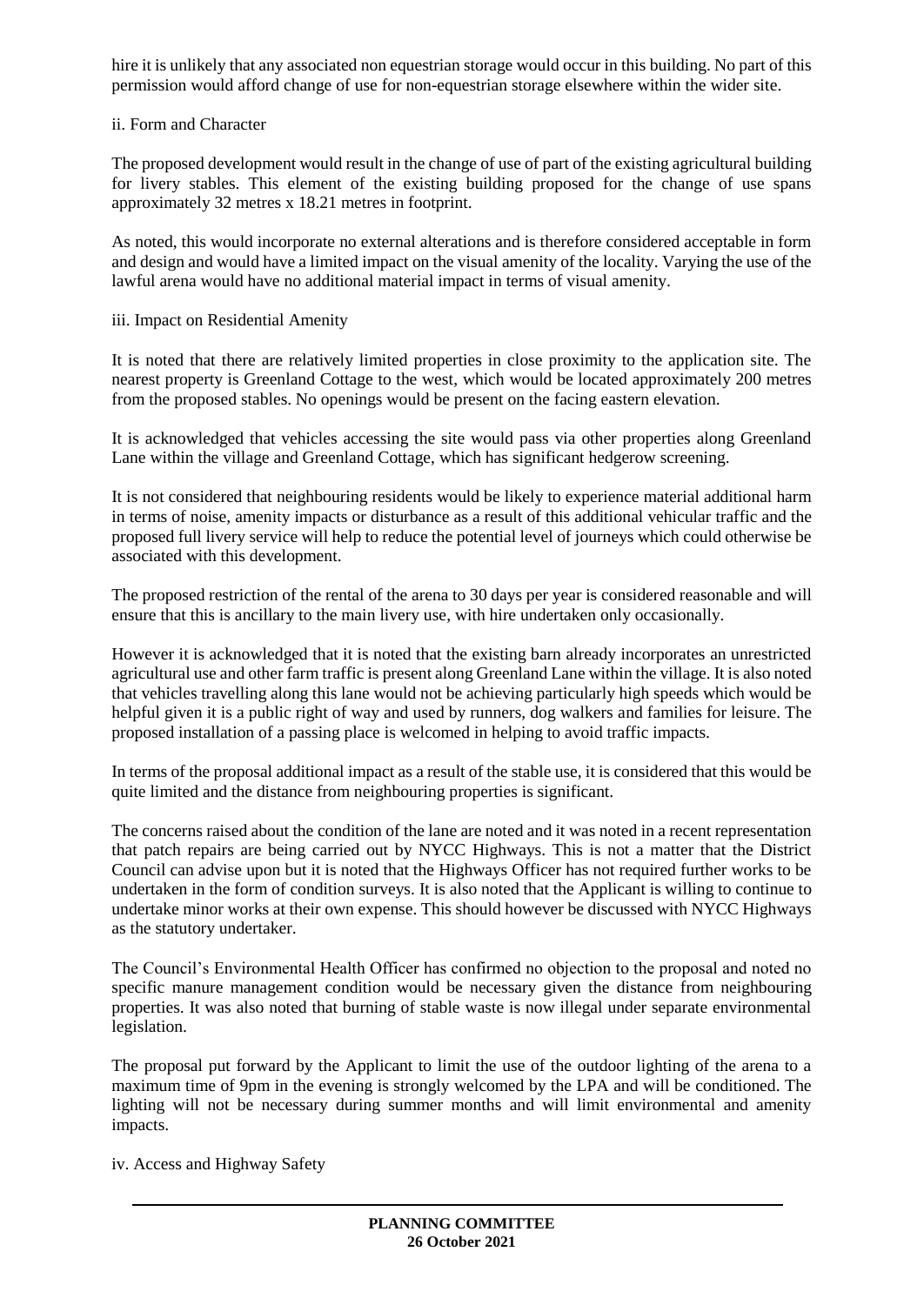The points raised by the objectors in the incoming representations are noted.

A supporting statement from the Applicant scanned by the LPA on the 7th June 2021 clarified that they believed the lane to be in average condition, with no untoward damage by vehicles. It was also noted that *"it would be mere speculation that the cause derives from Stainers farm or any visitors to the aforementioned premises. There is no evidence of increased traffic. The majority of livery customers at the farm have 2-3 horses, meaning that the erection of the anticipated 12 livery stables is likely to result in only 4-5 more occasional visitors to the farm, not 12."* They also highlighted that in their view, some of the damage closer to the junction in the village could be as a result of on street parking in the village.

It was also confirmed that potholes on Greenland Lane will continue to be filled by them as they have done to date at their own cost and that it is important to them that the road is maintained.

As noted, the Applicant has put forward a proposed passing place at one of the bends on Greenland Lane following a meeting with the NYCC Highways Officer on site.

Following review of the revised plans, the NYCC Highways Officer confirmed that they had no objection to the proposal in terms of access and highway safety on the basis of a condition to secure the provision of the passing place, which would be installed prior to the development being brought into use or within 3 months of the date of the permission (whichever is sooner). This will be altered slightly to read 'unless otherwise agreed in writing' to afford some flexibility should the securing of an appropriate contractor/the S278 Highways agreement take some time, but ultimately the development could not commence until this was in place.

It is therefore considered that as subject to condition, the North Yorkshire Highways Officer is content with the proposal that this arrangement will be appropriate in terms of access and highway safety. The concerns raised by the objectors are noted and it is considered that this approach of installing a formalised passing place will help to ensure good visibility and manoeuvring space. It is also noted that the site has a lawful agricultural use which can involve significant volumes of heavy traffic.

However, it is also noted that this approval is given on the basis of a full livery service offer, which will help to address the level of daily journey to and from the site.

The proposed use of the arena on a limited basis of 30 days per year for outside hire is considered to be acceptable and the Highways Officer was aware of this element of the proposal in his assessment of the application.

A review has been carried out into where the historic access to Stainers Farm was located, as identified within the representations. There appears to be no specific access/track shown on the NYCC Highways map and the site appears to have the lawful ability to access the unclassified Greenland Lane without restriction.

#### Conclusion

This proposal will relate to the potential intensification of Greenland Lane and the points raised by third parties and the Parish Councils are noted and acknowledged. It is considered that in terms of access and highway safety that the proposed passing place will improve the situation to a point where the statutory consultee, North Yorkshire Highways have no objection to the proposal. I tis furthermore considered that this proposal would not have a materially adverse impact upon residential amenity and there would be no concerns in relation to form and character as a result of this proposed change of use.

Therefore we can be satisfied that this proposal conforms with Policies SP1, SP9, SP13, SP16 and SP20 of the Ryedale Local Plan, Local Plan Strategy and the National Planning Policy Framework.

**RECOMMENDATION: Approval**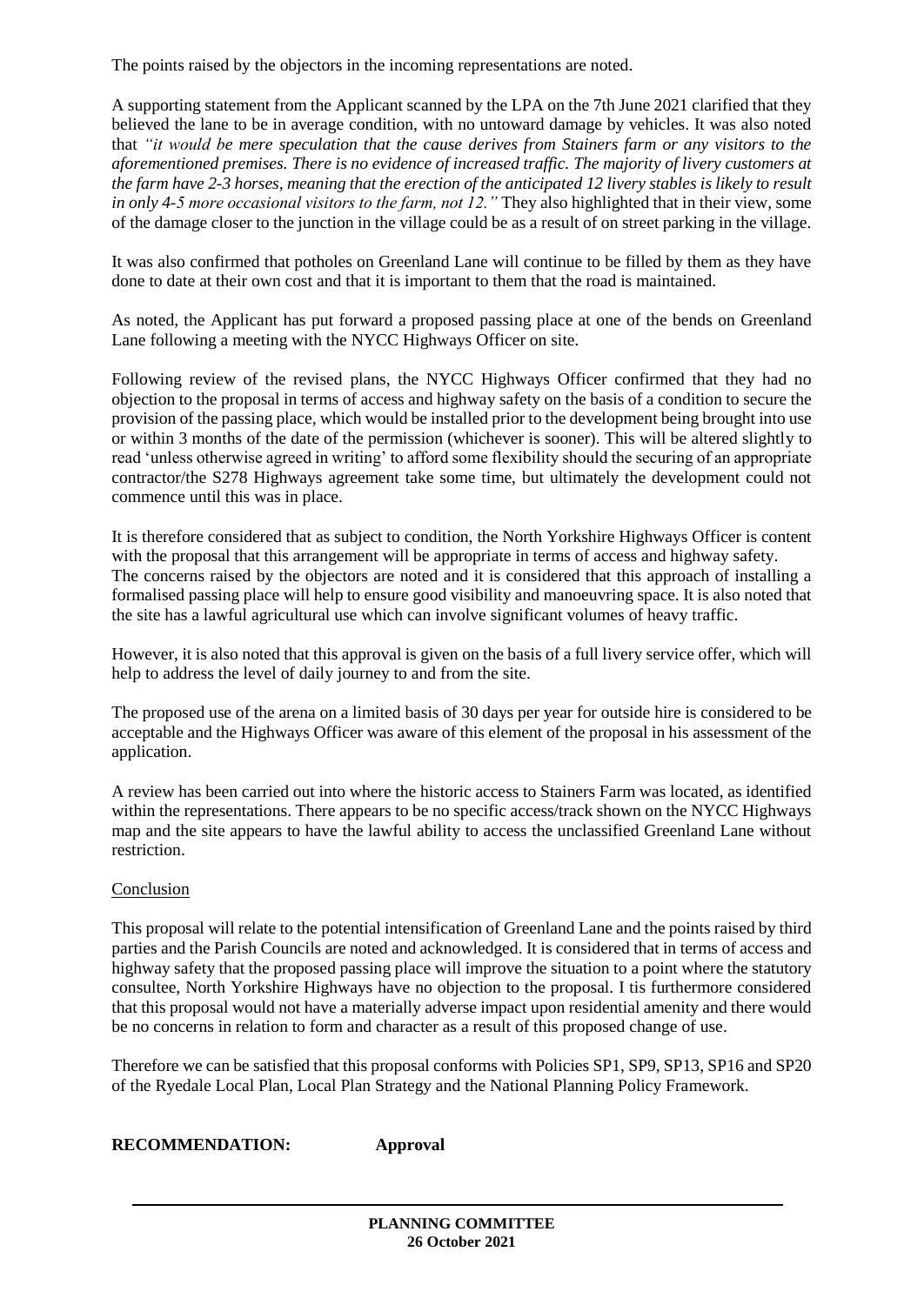1 The development hereby permitted shall be begun on or before.

Reason: - To ensure compliance with Section 51 of the Planning and Compulsory Purchase Act 2004

- 2 The development hereby permitted shall be carried out in accordance with the following approved plan(s): Site Location Plan (Scale 1:1250) Site Block Plan (Scale 1:1250) Proposed Floor Plan (Annotated Dimensions) Map Showing Location of Proposed Passing Place (Google) Reason: For the avoidance of doubt and in the interests of proper planning. Top View of Proposed Passing Place Drawing (including Section) Reason: For the avoidance of doubt and in the interests of proper planning
- 3 Unless otherwise agreed in writing with the Local Planning Authority the column lights serving the arena shall not be illuminated after 9pm at night. Reason: Inappropriate lighting in this location is considered to conflict with the aims of Policy SP13 of the Ryedale Plan - Local Plan Strategy
- 4 Unless otherwise agreed in writing with the Local Planning Authority the arena shall not be used for external hire for more than 30 days per year. The Applicant shall maintain a record of external hire which the Local Planning Authority may call for inspection at any time. Reason: To ensure a satisfactory level of residential amenity is maintained in accordance with Policy SP20 of the Ryedale Plan - Local Plan Strategy.
- 5 Unless otherwise agreed in writing with the Local Planning Authority in conjunction with the Local Highway Authority, the following scheme of off-site highway mitigation measures must be completed as indicated below:
	- Provision of vehicle passing place on Greenland Lane in accordance with the general details and location as submitted by the applicant to the local planning authority on 23 August 2021 prior to the development hereby permitted being brought into use and/or within 3 months of the date of this permission (whichever is the sooner)

For each scheme of off-site highway mitigation, except for investigative works, no excavation or other groundworks or the depositing of material on site in connection with the construction of any scheme of off-site highway mitigation or any structure or apparatus which will lie beneath that scheme must take place, until full detailed engineering drawings of all aspects of that scheme including any structures which affect or form part of the scheme have been submitted to and approved in writing by the Local Planning Authority.

A programme for the delivery of that scheme and its interaction with delivery of the other identified schemes must be submitted to and approved in writing by the Local Planning Authority prior to construction works commencing on site.

Each item of the off-site highway works must be completed in accordance with the approved engineering details and programme.

Reason: To ensure that the design is appropriate in the interests of the safety and convenience of highway users in accordance with Policy SP20 of the Ryedale Plan, Local Plan Strategy.

#### MHi-F Delivery of off-site highway works -(MHC07)

Notwithstanding any valid planning permission for works to amend the existing highway, there must be no works in the existing highway until an Agreement under Section 278 of the Highways Act 1980 has been entered into between the Developer and North Yorkshire County Council as the Local Highway Authority. To carry out works within the highway